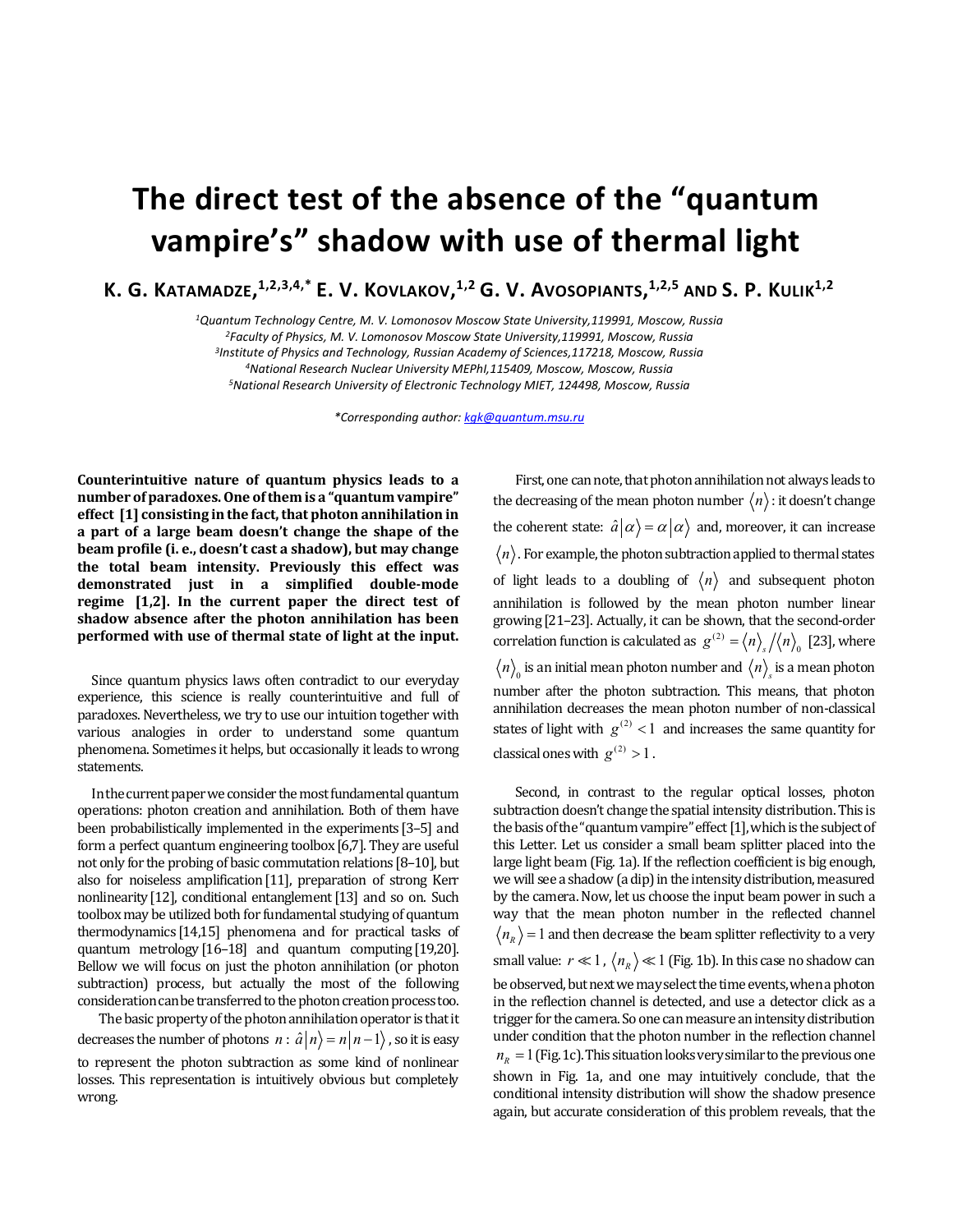initial intensity distribution will be uniformly reduced for sub-Poissonian light or decreased for super-Poissonian light. This absence of the shadow has been called a "quantum vampire" effect.



Fig. 1. The idea of the "quantum vampire" effect. (a) High-reflective beam splitter reflects 1 photon on the average  $(\langle n_R \rangle = 1)$ , introduces optical loss in a part of the beam (mode A) and casts a shadow in the output intensity distribution. (b) Low-reflective  $(\langle n_{R} \rangle \ll 1)$  beam splitter doesn't cast any shadow. (c) Single-photon detector registers the reflected photons and allows one to measure the intensity distribution under condition  $n_R = 1$ , which corresponds to the photon subtraction in the mode A. It doesn't lead to the shadow, but changes the total intensity of the beam. (d) Simplified two-mode scheme of the quantum vampire effect.

To prove the last statement, we can note, that the combination of a low-reflective beam splitter and a single photon detector is a conditional implementation of the photon annihilation operator [4,5]. Let's consider a quantum state of light  $|\psi\rangle$ , directed to the input "1" of the beam splitter, the vacuum state  $|vac\rangle$ <sub>0</sub>, directed to the input "0" and the photon subtraction in the output mode "A" (Fig. 1d). The annihilation operator in the mode A  $\hat{a}_{A} = t\hat{a}_{0} + r\hat{a}_{1}$ , where *t* and *r* are the beam splitter transmission and reflectivity. Therefore, the action of the operator  $\hat{a}_{A}$  on the state  $|\psi\rangle$  can be written as follows:

$$
\hat{a}_{A}|\psi\rangle_{1}|vac\rangle_{0} = \underbrace{\hbar \hat{a}_{0}|\psi\rangle_{1}|vac\rangle_{0}}_{0} + r\hat{a}_{1}|\psi\rangle_{1}|vac\rangle_{0},
$$

i. e. that the photon subtraction in the mode "A"  $\hat{a}_{A}$   $|\psi\rangle$ , leads to the subtraction in the initial mode "1"  $r\hat{a}_1 |\psi\rangle$ . Now we can denote the initial beam mode in Fig. 1 as a mode "1" and a part of the beam incident on the beam splitter as a mode "A" and thus we could conclude that the photon subtraction in a part of the beam leads to the photon subtraction in the whole beam.

Initially quantum vampire effect was demonstrated with Fock states of light distributed between two polarization modes [1], next it was tested with a thermal state distributed between two separated spatial modes [2], and in the current work we perform the initial shadow-measurement experiment (Fig.1c) with a thermal light at the input. The scheme of the experimental setup is shown in Fig.2.



Fig. 2. The sketch of the experimental setup. L0 - L5 are lenses, RGGD rotating ground glass disk, SMF – single-mode optical fiber, P1, P2 – polarizers, PBS – polarization beam splitter (P1, P2 and PBS transmit horizontal polarization), SLM1,2 – spatial light modulators (black pixels rotate polarization at 90 degree),  $M -$  mirror,  $D_R$ ,  $D_C -$  single-photon detectors.

The key element of the setup is a spatial lite modulator (SLM) produced by Cambridge Correlators. In general, the SLM is a liquid crystal matrix, which applies a user-defined pixel-dependent phase shift on the incident wave front. Since SLM is a polarizationdepended device, it changes only the phase of diagonally polarized light. Thus the SLM sandwiched between two horizontally or vertically oriented polarizers works as a perfect amplitude modulator [24] (actually, that is the way, how ordinary liquid crystal display operates).

The setup has three parts: 1. Preparation of the initial singlemode thermal beam; 2. Beam transformation (applying optical losses or photon subtraction); 3. Output profile measurement performed by a single pixel camera [25] operated in a raster scanning mode.

The thermal light was prepared by passing cw HeNe laser radiation throw a rotating ground glass disk (RGGD)[26,27]. For the single mode selection it was coupled by the lens L0 to the singlemode optical fiber SMF. The fiber output beam was collimated by the lens L1, passed throw a horizontally oriented polarizer P1 and then its central near-uniform part was cut out by the iris.

The SLM1 was used to rotate the polarization of the input beam (white pixels correspond to horizontal polarization output and black one – to the vertical). In combination with a polarization beam splitter PBS, which transmits horizontal polarization and reflects vertical one, SLM1 worked as a beam splitter with a various reflection coefficient. We used three types of masks displayed on the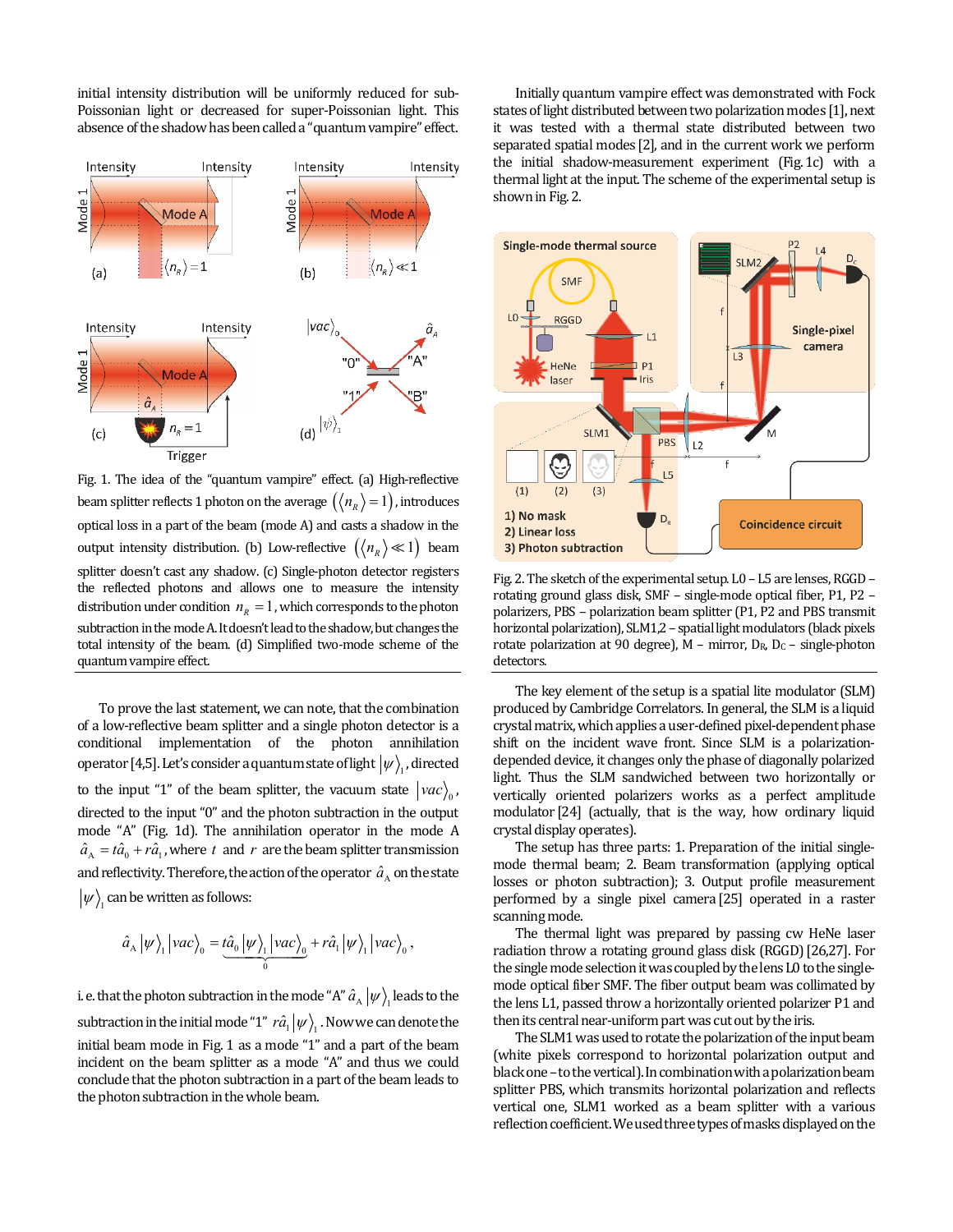SLM1: (a) white mask which corresponded to the absence of the beam splitter, (b) high-contrast mask for linear loss (Fig. 1a) and (c) low-contrast mask acting as the low-reflective beam splitter (Fig.1b, c). Single-photon detector DR placed in the reflection channel was used for the measurement of the mean photon number  $\langle n_{R} \rangle$  in the case (b) and triggered the single-pixel camera in order

to realize single-photon subtraction in the case (c).

The lens system L2, L3 combined with the mirror M formed the image of the SLM1 on the SLM2, which was the main part of the single-pixel camera. A white area of 11x11-pixels width (i. e. superpixel) on the black background applied to the SLM2 picked out the part of the image transmitted throw the polarizer P2 and collected by the single-photon detector  $D<sub>c</sub>$ . Thus, we were able to perform the raster scanning of the image by changing the superpixel position. In the photon subtraction mode, the coincidence circuit selected camera signal (D<sub>C</sub> pulses) corresponding to the photon subtraction times ( $D_R$  pulses).

Since our setup worked in cw regime, the time mode of all the measured states was defined by the detection scheme and its width was equal to 12 ns, which was much smaller than the thermal state correlation time. The total acquisition time of 3seconds was used for each superpixel measurement.

The experimental results are presented in Fig. 4. Initial beam profile (Fig.4a) was measured while the white mask (1) was applied on the SLM1. It looks as an almost a uniform ellipse with a bright contour caused by the beam diffraction on the iris. In Fig.4b we present the profile of the beam transmitted throw the highcontrast vampire mask (2).The clear vampire image (shadow) can be seen. The mean photon number in the reflection channel  $\langle n_{R} \rangle$ has been measured with  $D_R$  and equals 1 (detector quantum efficiency and transmission losses have been accounted). In Fig.4c we present the unconditional profile of the beam transmitted throw the low-contrast vampire mask (3). In this case  $\langle n_R \rangle = 0.13$  and no shadow can be distinguished. Finally, in Fig.4d we present a conditional beam profile corresponding to the photon subtraction times (when  $n_R = 1$ ) formed by coincidence counts. Despite the fact that this situation is intuitively similar to the previous case presented in Fig.4b, it is impossible to distinguish any shadow in Fig.4d. On the other hand, one can note (see color bar), that the whole profile becomes twice brighter, this behavior is caused by the fact that annihilation operator "placed" in a part of the beam affects the whole beam profile. To underline the last statement, we present a one-dimensional beam profiles in Fig.4e. The 1D-profile region is selected by the colored lines in Fig.4a–d. It is easy to see, that a profile under photon subtraction repeats the initial profile, but it is twice higher.

In conclusion we report a demonstration of the "quantum vampire" effect in its initial representation: the photon annihilation in a part of the beam leads to the photon subtraction in the whole beam, so it doesn't change the beam profile(doesn't cast a shadow), but may change its brightness. Particularly, in the case of the thermal state as the input, the beam power is doubled. We should underline, that this effect is based on conditional implementation of the photon annihilation i. e. on the correlation measurements. Moreover, the input beam should be a single-mode. In some sense, the "quantum vampire" effect is opposite to the ghost imaging technique [28], where initial beam is multimode: an image, invisible in single counts, can be restored from coincidence measurement.



Fig. 3. The experimental results. (a) Initial beam profile; (b) high losses in the channel, (c) low losses in the channel, (d) conditional profile corresponded to photon subtraction. (e) One-dimensional profiles: yellow squares – initial beam, green circles – high losses in the channel, blue triangles - photon subtraction.

**Funding.** Russian Foundation of Basic Research (17-02-00790 A), Foundation for the Advancement of Theoretical Physics and Mathematics "BASIS" (Postdoc 17-13-334-1)

**Acknowledgment**. Authors express their gratitude for support to Vladimir Ermakov and Maria Rezantseva.